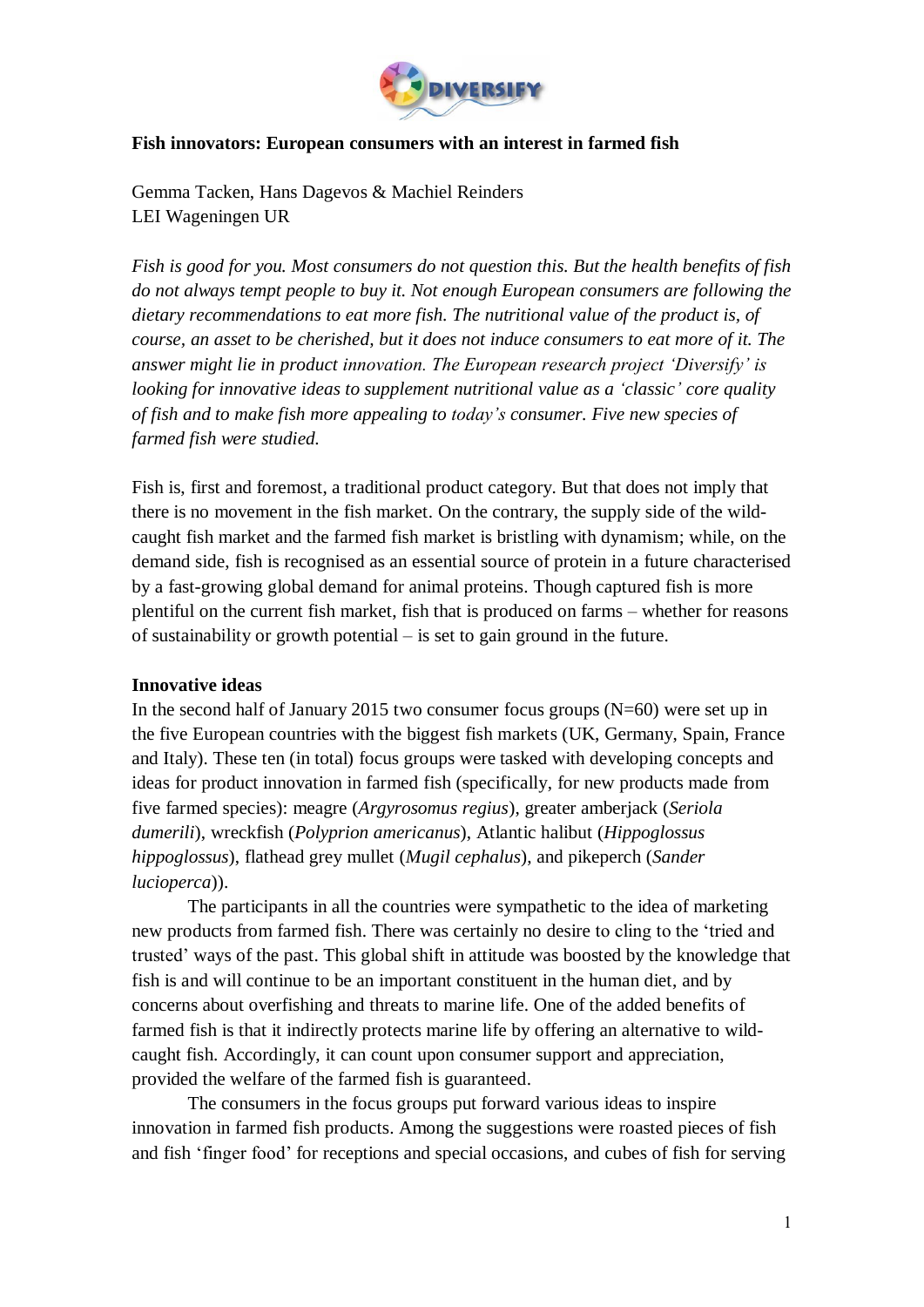

on crackers or as amuse-bouche. It was suggested that children might be attracted by fish-sticks shaped like fish or by the use of colours (in the breadcrumb coating). Another recommendation was to provide pertinent information on the environmental advantages of farmed fish and the nutritional value and health benefits. Packaging that promoted freshness and convenience was also discussed in the focus groups; the idea of ready-made barbecue packaging was raised. Besides exploring product improvements, the groups came up with innovative ideas for product information and packaging.

## **Value creation**

The qualitative study with the focus groups revealed a certain enthusiasm for farmed fish products and indicated that the attractiveness of these products could be enhanced if they were marketed in an innovative and creative manner. However, not all consumers are quite as fish-minded or open to change as the participants in the focus groups. To gain a more representative picture of the percentage of 'fish innovators' in the population of the five countries, we looked at the results of the quantitative survey which was conducted under the umbrella of the Diversify project in July 2014.

The outcome of this consumer survey  $(N=2511)$  indicated that consumers differed in terms of their appreciation for innovation and change. Not only did consumers assign value to conservatism and change, they also took the balance between costs and benefits into consideration. It emerged that, above all, value was created by the feel-good factor conveyed by the product ('it makes me happy'). In addition, for other people, value stems from the protection of the environment and animal welfare ('Is the product or production process responsible in my eyes?). It appears therefore that value creation is not only about objective facts and rational criteria, but also about subjective and emotional consumer perceptions.

The 500 consumers who participated in the survey in each of the five countries could be split into three clusters: the Involved traditional, the Involved innovators, and the Ambiguous indifferent. While the third cluster showed no particular interest in farmed fish products, the other two characteristically expressed a certain attachment to fish products; they enjoyed eating wild-caught and farmed fish, and they possessed some culinary knowledge about fish. These differences were also reflected in the amount of fish they ate every week or month: the Involved traditional and the Involved innovators ate significantly more fish than the Ambiguous indifferent (see Table 1).

| $1$ able $1 -$ Consumption and clusters $\left( \ln 70 \right)$ |             |            |             |  |
|-----------------------------------------------------------------|-------------|------------|-------------|--|
|                                                                 | Cluster 1   | Cluster 2  | Cluster 3   |  |
|                                                                 | Involved    | Involved   | Ambiguous   |  |
|                                                                 | traditional | innovators | indifferent |  |
| Consumption of farmed fish:                                     |             |            |             |  |
| Once a week or more                                             | 23.1        | 22.9       | 16.5        |  |
| Two-three times a week                                          | 29.7        | 32.4       | 27.2        |  |
| Once a month or less                                            | 32.6        | 32.6       | 38.6        |  |
| Never                                                           | 9.8         | 72         | 8.0         |  |

Table  $1 -$  Consumption and clusters (in  $\%$ )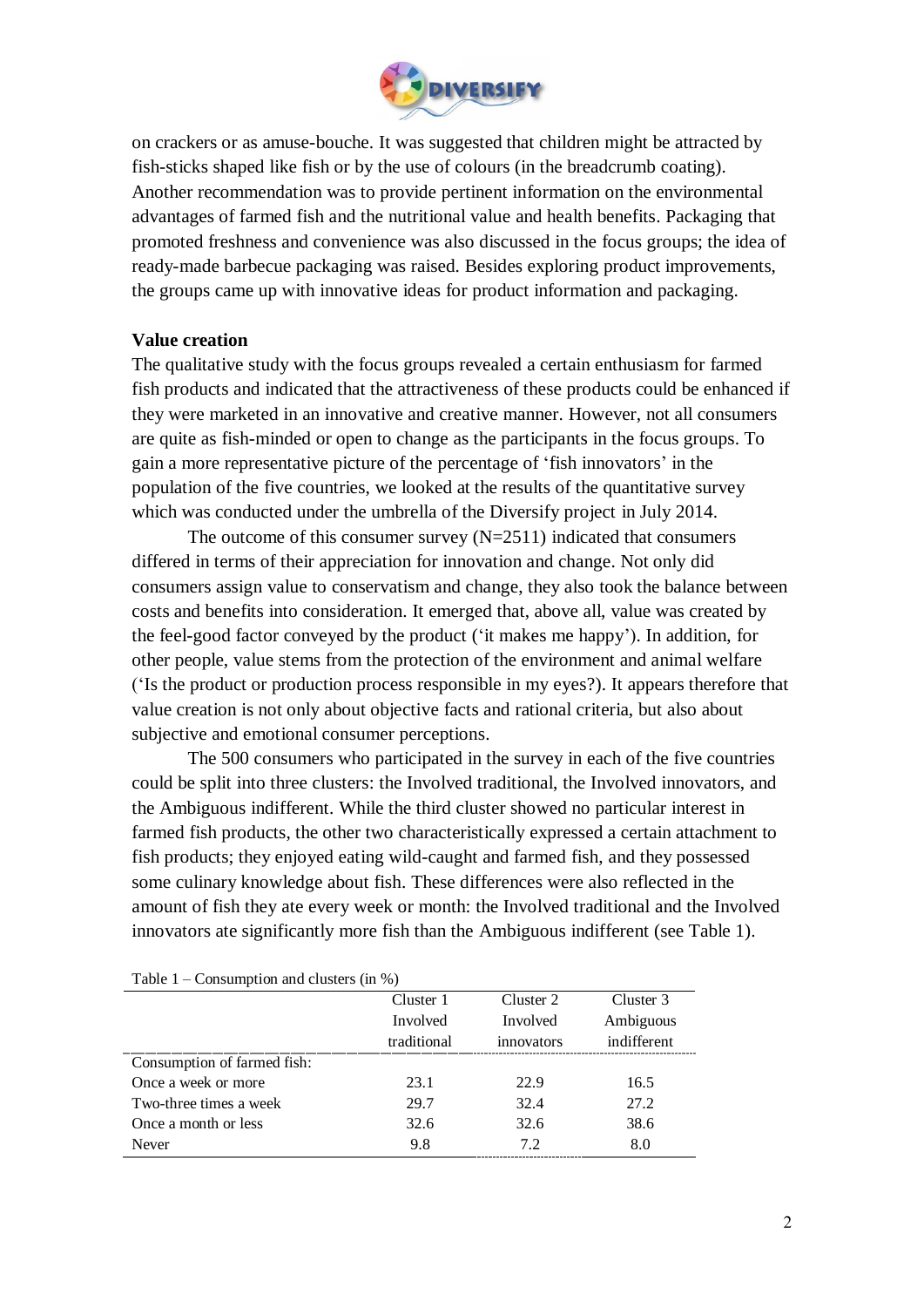

| Consumption of wild fish: |      |      |      |
|---------------------------|------|------|------|
| Once a week or more       | 21.6 | 179  | 11.9 |
| Two-three times a week    | 27.9 | 26.8 | 22.6 |
| Once a month or less      | 33.1 | 35.7 | 33.9 |
| Never                     | 11 1 | 12.5 | 22 I |

## **Appreciation**

As the name suggests, Involved innovators are open to new experiences with regard to fish products and are more inclined to accept new species of farmed fish. They showed the highest perceived value and the lowest perceived costs in association with the new farmed fish species. The true 'fish innovators' – the participants who were most open to new fish experiences and species, and to innovative fish products – belonged to this cluster. From the perspective of innovation this cluster is therefore the most interesting of the three. What is particularly auspicious in terms of both the market opportunities and innovations in farmed fish is that this cluster  $(N=911, 36%)$  emerged as the largest in the study, compared with the Involved traditional  $(N=728, 30\%)$  and the Ambiguous indifferent (N=872, 34%).

Interestingly, the involved innovators in general tended to be older and more likely to be married than the people in the other two clusters, and they belonged in higher income groups. Their appreciation of fish was based largely on taste and indulgence; on luxury and enjoyment. Such hedonistic and subjective motives were far less relevant to the Involved traditional's appreciation of fish. The consumers in this segment were far more interested in a good price-quality ratio. The value of eating fish with family or friends and the sustainability aspects of fish products were important in both clusters. Traditional and innovative consumers also shared a positive attitude towards farmed fish and both attached value to fish as nutritious food. The innovators placed a stronger emphasis on the health aspect and the sustainability benefits of farmed fish than the other two clusters.

It is also interesting with a view to export opportunities that in two important countries for the fish sector, Germany and Italy, Involved innovators were in the majority in the consumer survey. In both countries more than one third of the research population were Involved innovators (34% and 37% respectively). They were followed closely by Spain (30%) while the UK and France brought up the rear (24% and 15%).

The search for fish innovation from the consumer perspective revealed fish innovators in each of the five countries. These were consumers with an interest in fish and change, who supported fish innovations and therefore offered market opportunities for farmed fish products.